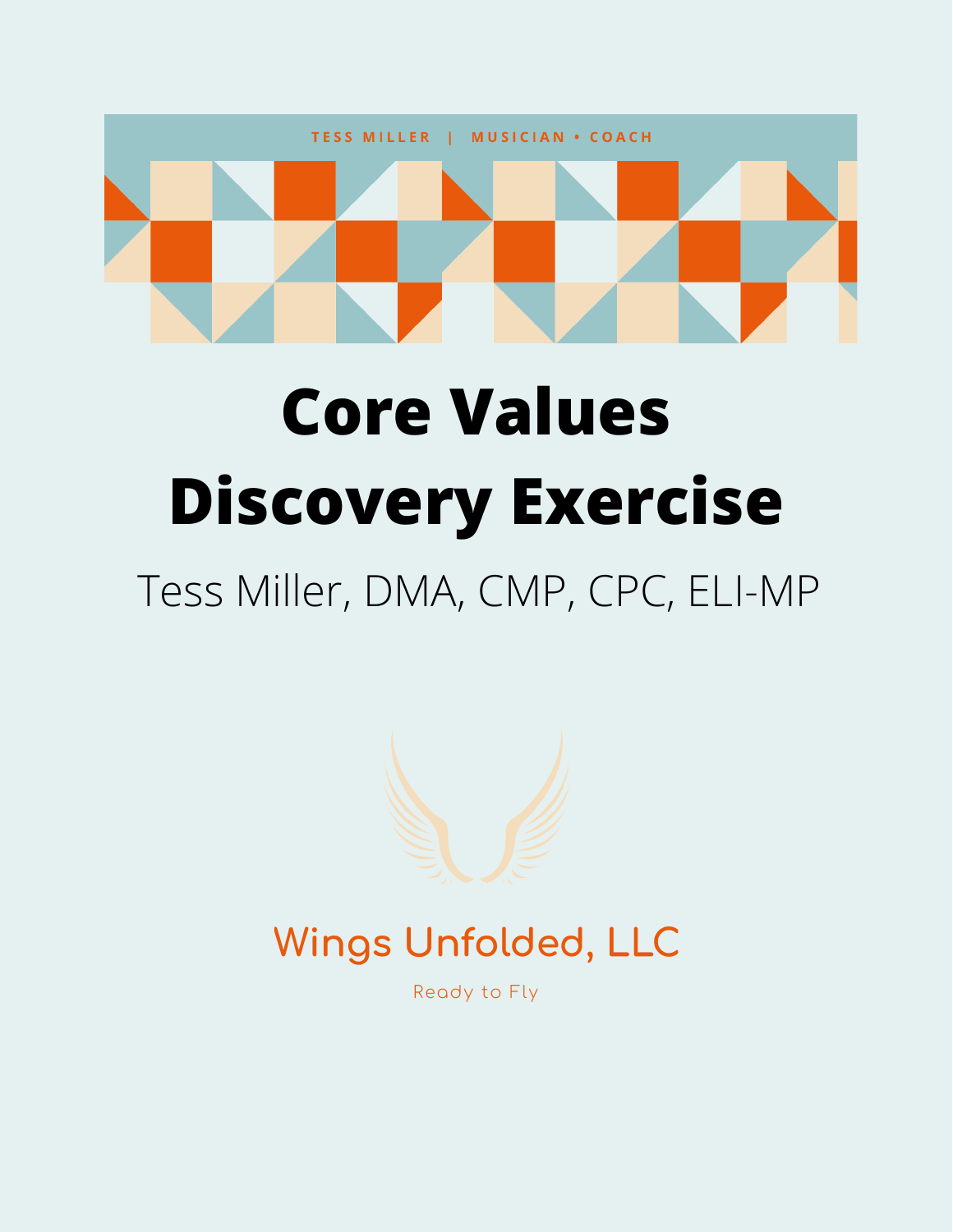So, you're ready to discover your values- Congratulations! Carve out some time for yourself to go through this process. Values can change over time, so you might also discover that a value you once had is no longer true for you. And you might benefit from returning to this exercise later down the road.

#### Here are some questions to help unveil your values:

| What do you get giddy with excitement about? ___________________________________                                     |
|----------------------------------------------------------------------------------------------------------------------|
| <u> 1989 - Jan James James James James James James James James James James James James James James James James J</u> |
|                                                                                                                      |
| <u> 1989 - Johann Barn, mars eta bat erroman erroman erroman erroman erroman ezkin erroman ez erroman ez ez ez e</u> |
|                                                                                                                      |
|                                                                                                                      |
|                                                                                                                      |
| What makes you really mad and upset instantly? _________________________________                                     |
|                                                                                                                      |
|                                                                                                                      |
|                                                                                                                      |
|                                                                                                                      |
|                                                                                                                      |
|                                                                                                                      |
|                                                                                                                      |
|                                                                                                                      |
|                                                                                                                      |
|                                                                                                                      |
|                                                                                                                      |
|                                                                                                                      |
|                                                                                                                      |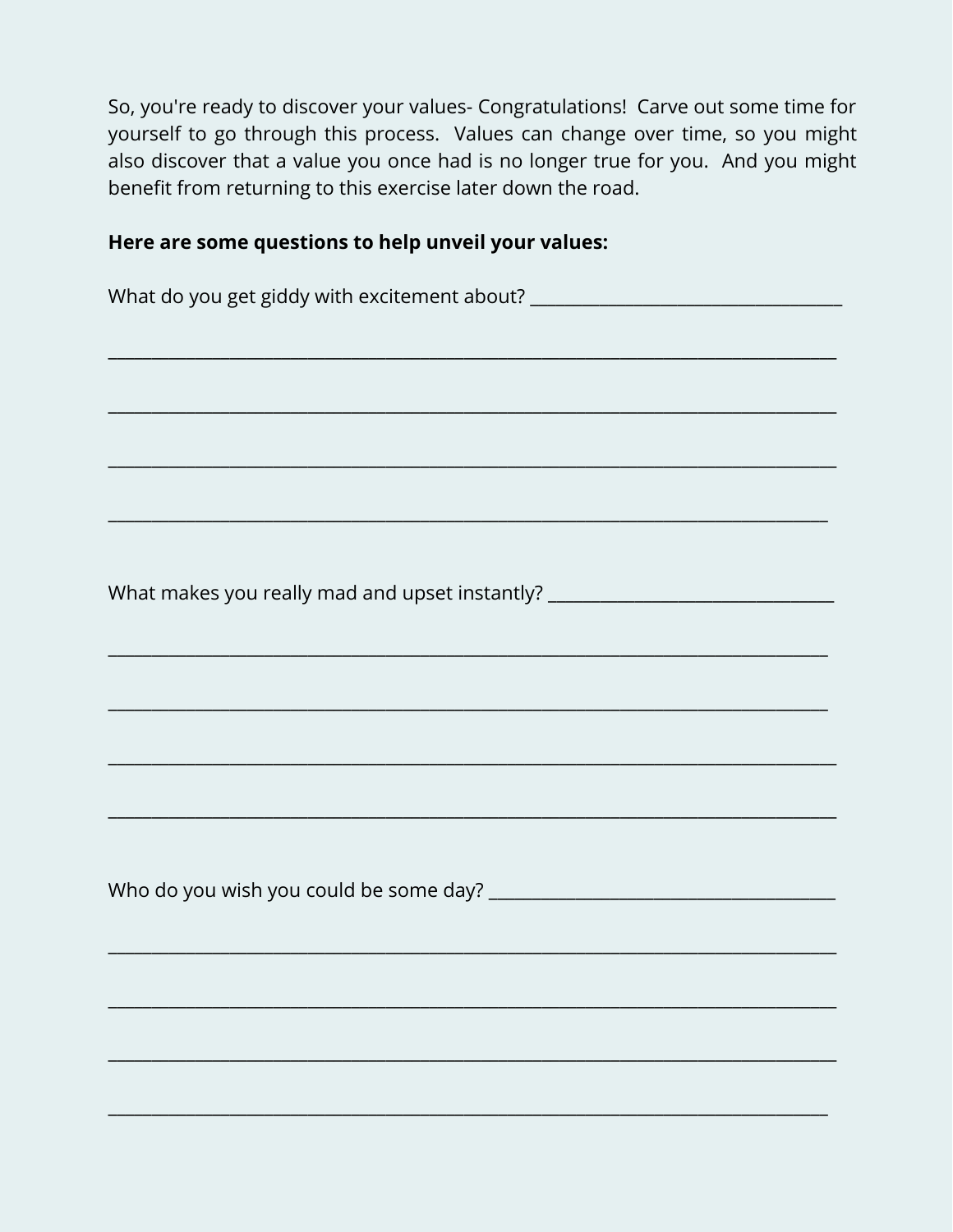When you are really motivated to do something, what are you doing?

\_\_\_\_\_\_\_\_\_\_\_\_\_\_\_\_\_\_\_\_\_\_\_\_\_\_\_\_\_\_\_\_\_\_\_\_\_\_\_\_\_\_\_\_\_\_\_\_\_\_\_\_\_\_\_\_\_\_\_\_\_\_\_\_\_\_\_\_\_\_\_\_\_\_\_\_\_\_\_\_\_\_\_\_\_\_\_\_\_\_

\_\_\_\_\_\_\_\_\_\_\_\_\_\_\_\_\_\_\_\_\_\_\_\_\_\_\_\_\_\_\_\_\_\_\_\_\_\_\_\_\_\_\_\_\_\_\_\_\_\_\_\_\_\_\_\_\_\_\_\_\_\_\_\_\_\_\_\_\_\_\_\_\_\_\_\_\_\_\_\_\_\_\_\_\_\_\_\_\_\_

\_\_\_\_\_\_\_\_\_\_\_\_\_\_\_\_\_\_\_\_\_\_\_\_\_\_\_\_\_\_\_\_\_\_\_\_\_\_\_\_\_\_\_\_\_\_\_\_\_\_\_\_\_\_\_\_\_\_\_\_\_\_\_\_\_\_\_\_\_\_\_\_\_\_\_\_\_\_\_\_\_\_\_\_\_\_\_\_\_\_

\_\_\_\_\_\_\_\_\_\_\_\_\_\_\_\_\_\_\_\_\_\_\_\_\_\_\_\_\_\_\_\_\_\_\_\_\_\_\_\_\_\_\_\_\_\_\_\_\_\_\_\_\_\_\_\_\_\_\_\_\_\_\_\_\_\_\_\_\_\_\_\_\_\_\_\_\_\_\_\_\_\_\_\_\_\_\_\_\_\_

\_\_\_\_\_\_\_\_\_\_\_\_\_\_\_\_\_\_\_\_\_\_\_\_\_\_\_\_\_\_\_\_\_\_\_\_\_\_\_\_\_\_\_\_\_\_\_\_\_\_\_\_\_\_\_\_\_\_\_\_\_\_\_\_\_\_\_\_\_\_\_\_\_\_\_\_\_\_\_\_\_\_\_\_\_\_\_\_\_\_

\_\_\_\_\_\_\_\_\_\_\_\_\_\_\_\_\_\_\_\_\_\_\_\_\_\_\_\_\_\_\_\_\_\_\_\_\_\_\_\_\_\_\_\_\_\_\_\_\_\_\_\_\_\_\_\_\_\_\_\_\_\_\_\_\_\_\_\_\_\_\_\_\_\_\_\_\_\_\_\_\_\_\_\_\_\_\_\_\_\_

\_\_\_\_\_\_\_\_\_\_\_\_\_\_\_\_\_\_\_\_\_\_\_\_\_\_\_\_\_\_\_\_\_\_\_\_\_\_\_\_\_\_\_\_\_\_\_\_\_\_\_\_\_\_\_\_\_\_\_\_\_\_\_\_\_\_\_\_\_\_\_\_\_\_\_\_\_\_\_\_\_\_\_\_\_\_\_\_\_\_

\_\_\_\_\_\_\_\_\_\_\_\_\_\_\_\_\_\_\_\_\_\_\_\_\_\_\_\_\_\_\_\_\_\_\_\_\_\_\_\_\_\_\_\_\_\_\_\_\_\_\_\_\_\_\_\_\_\_\_\_\_\_\_\_\_\_\_\_\_\_\_\_\_\_\_\_\_\_\_\_\_\_\_\_\_\_\_\_\_\_

You feel most authentically yourself when you are

Now, read your answers and write down words that reflect WHY you answered the way you did. For example, if I get giddy with excitement about family movie night, my "why" for that is that I value family time. If what makes me mad instantly is seeing someone bullied, my "why" could be that I value social justice. If the person I admire is one of my mentors who has overcome great adversity, my "why" might be that I value perseverance. I might demonstrate a value of creativity if I get really motivated to put together an innovative recital. And my value of listening and connecting with others is definitely honored when I am conducting a coaching session.

For help on choosing some values words, please use the hand list on the following pages.

Good luck, and remember to have fun taking care of and honoring YOU!!!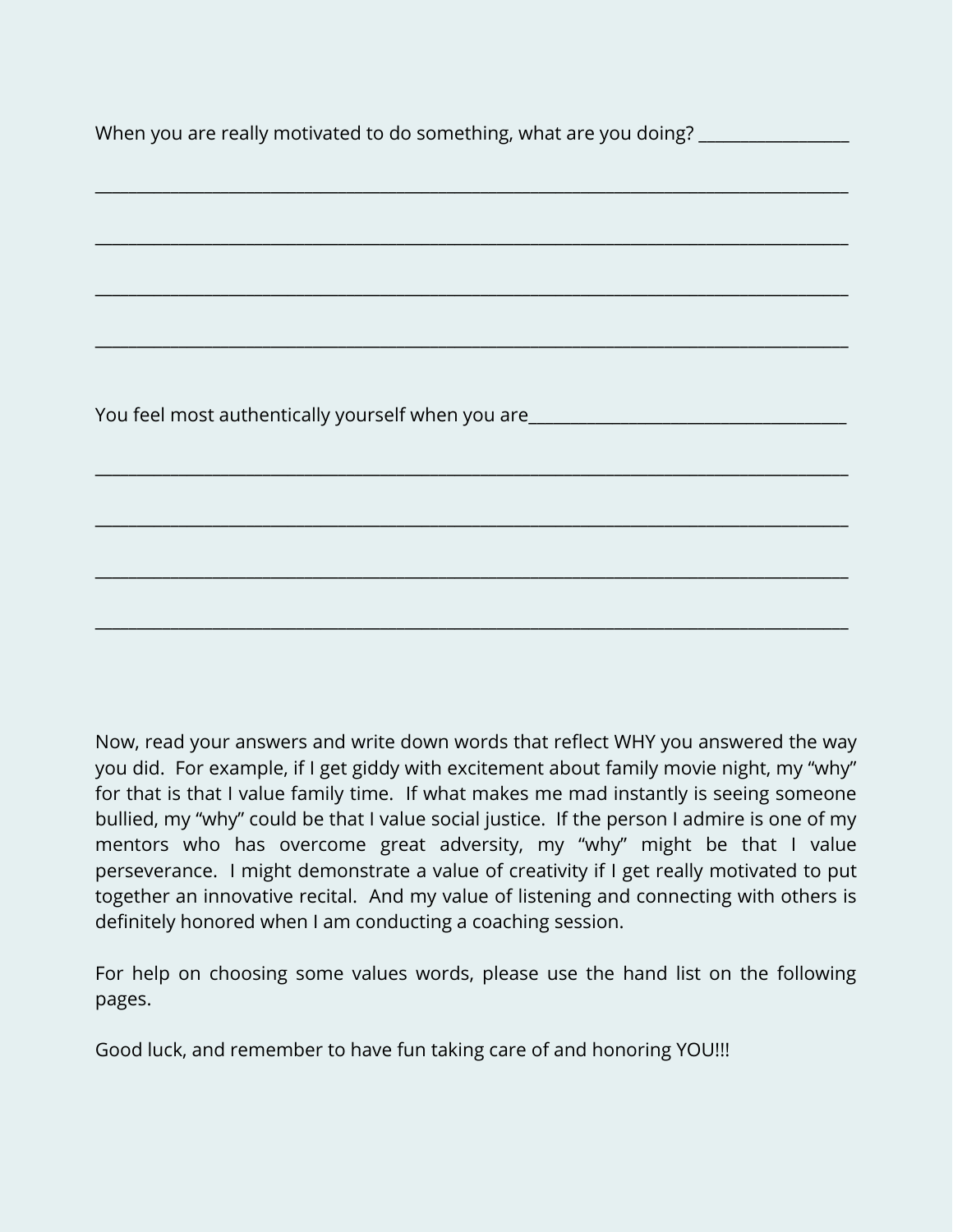#### **Take your time looking through this list Choose the words that resonate with you the most. Choose your top 10.**

Acceptance Accomplishment Accountability Accuracy Achievement Action Adaptability Adventure Affection Aggression Alertness Altruism Ambition Amusement Anticipation Appreciation Approachability Assertiveness Attentiveness Availability Awareness Balance

Beauty Belonging Boldness Bravery Brilliance Calmness Candor **Capability** Carefulness **Certainty** Challenge Change Character Charity Cheerfulness Citizenship Clarity Cleanliness Cleverness Collaboration Comfort Commitment Common Sense Communication Community Compassion Competence Competition Completion Composure Comprehensive Concentration Confidence Confidentiality Conformity Connection Consciousness Consistency Contentment Continuity Contribution Control Conviction Cooperation Coordination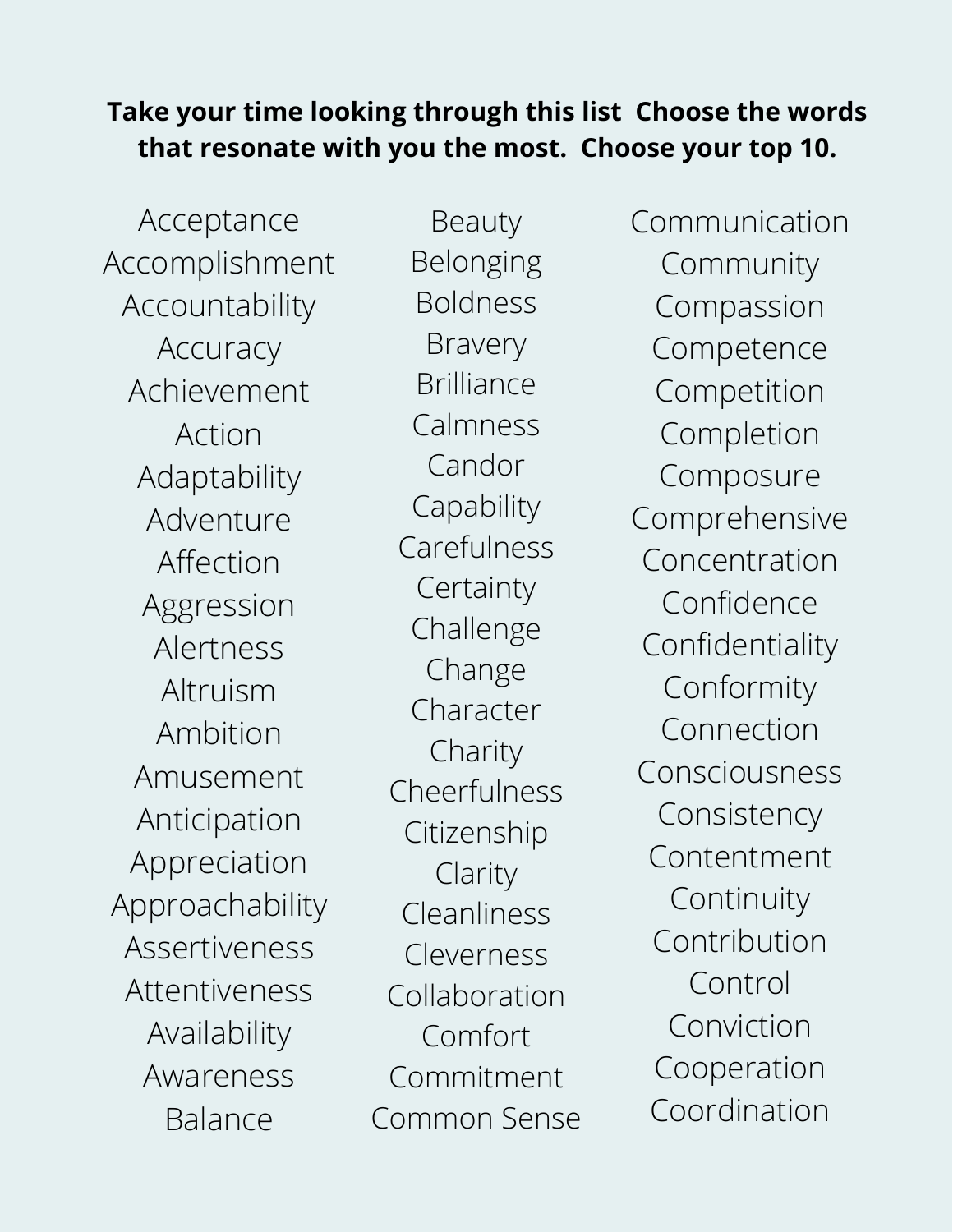Correctness Courage Courtesy Craftiness Craftsmanship Creativity Credibility Cunning Curiosity Customer Service Daring **Decency** Decisiveness Dedication **Democracy** Dependability Depth Determination Development Devotion Discernment Differentiation Dignity Diligence **Directness** 

Discipline **Discovery** Discretion Diversity Dominance Dreaming Drive Duty Eagerness Economy Education Effectiveness Efficiency Elegance Empathy Empowerment Encouragement Endurance Energy Engagement Enjoyment Entertainment Enthusiasm Entrepreneurship Environment

Equality Equity Ethical Excellence Excitement Exciting Exuberance Experience Expertise Exploration Expressiveness Extroversion Fairness Faithfulness Family Fame Fashion Fearlessness Ferociousness Fidelity Fierceness Firmness Fitness Flair **Flexibility**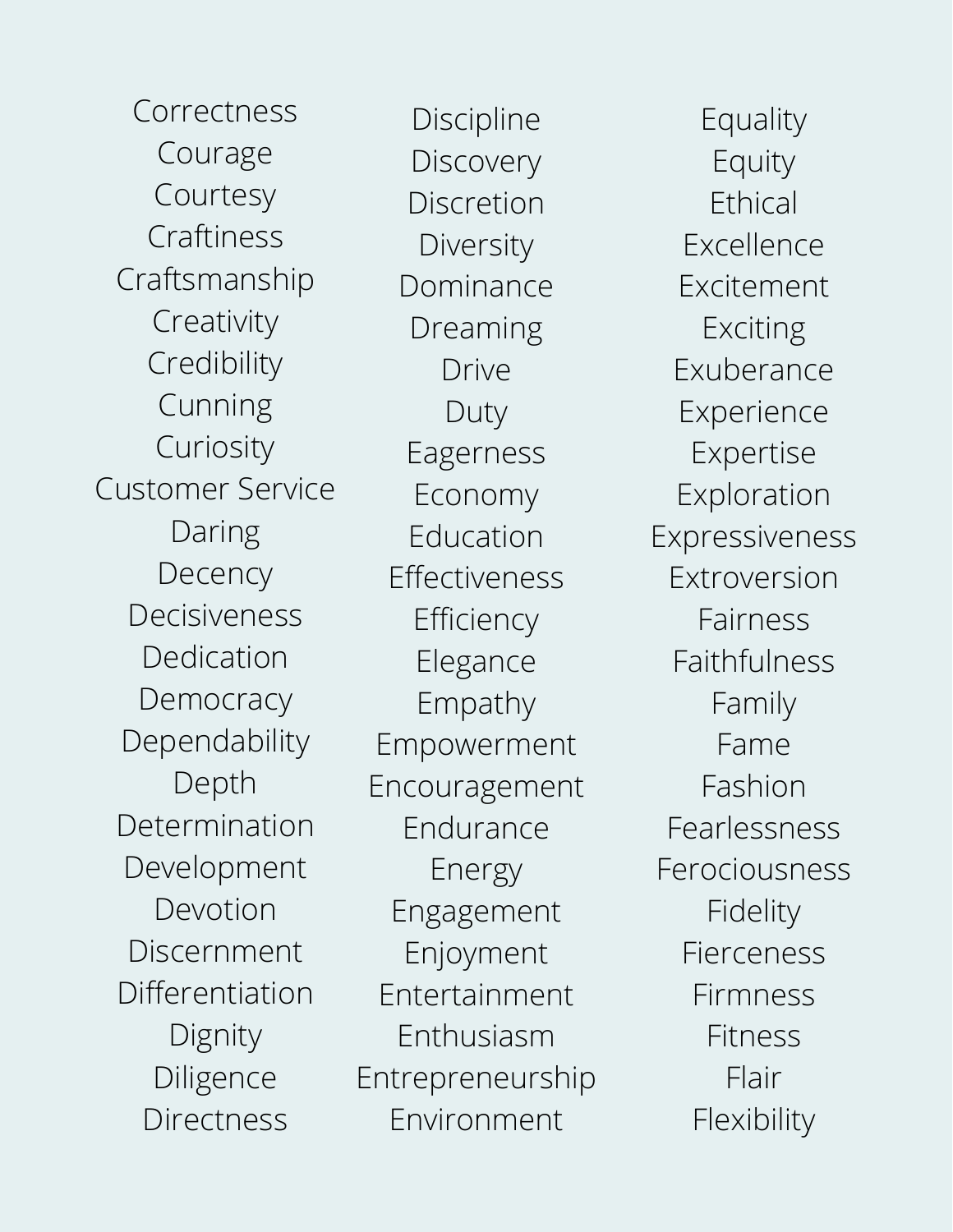Fluency Focus Foresight Formality Fortitude Freedom Freshness Friendliness Friendship Frugality Fun Generosity Genius Goodness Goodwill Gratitude Greatness Growth Guidance Happiness Hard Work Harmony Health Helpfulness Heroism

**History** Holiness Honesty Honor Hopefulness Hospitality Humility Humor Hygiene Imagination Impartiality Improvement Independence Individuality Industry Innovation Inquisitiveness Insight Inspiration Integrity Intelligence Intensity Intuition Invention Investing

Irreverence Joy Justice Kindness Knowledge Leadership Learning Legality Level-Headedness Liberty Listening Liveliness Logic Longevity Love Loyalty **Mastery** Maturity Meaning **Meritocracy** Meticulousness Mindfulness Moderation Modesty Motivation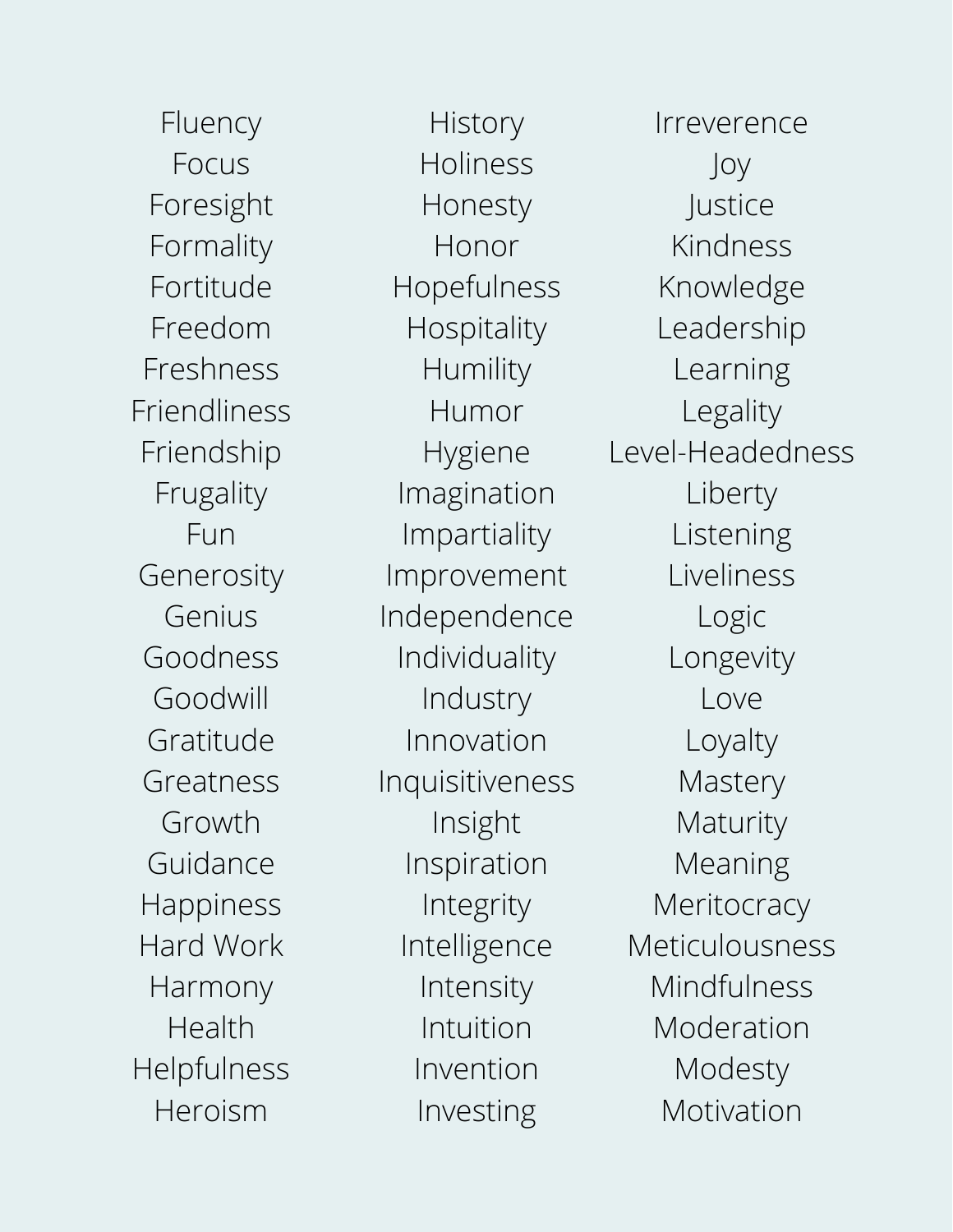Mysteriousness Neatness Obedience Open-Mindedness Openness Optimism Organization **Originality** Outrageousness Partnership Passion Patience Patriotism Peace Perceptiveness Perfection Performance Perseverance Persistence Personal Development Personal Growth Persuasiveness Philanthropy Playfulness Pleasantness

Poise Polish Popularity Positivity Potency Potentiality Power Pragmatism Precision Preservation Pride Privacy Proactiveness Productivity Professionalism Profitability Progress Prosperity Prudence Punctuality Purity Pursuit Quality Rationality Realness

Realistic Reason Recognition Recreation Reflection Relationships Relaxation Reliability Resilience Resolution Resolve Resourcefulness Respect Responsibility Responsiveness Rest Restraint Results Reverence Rigor Risk Sacrifice Safety Satisfaction Security